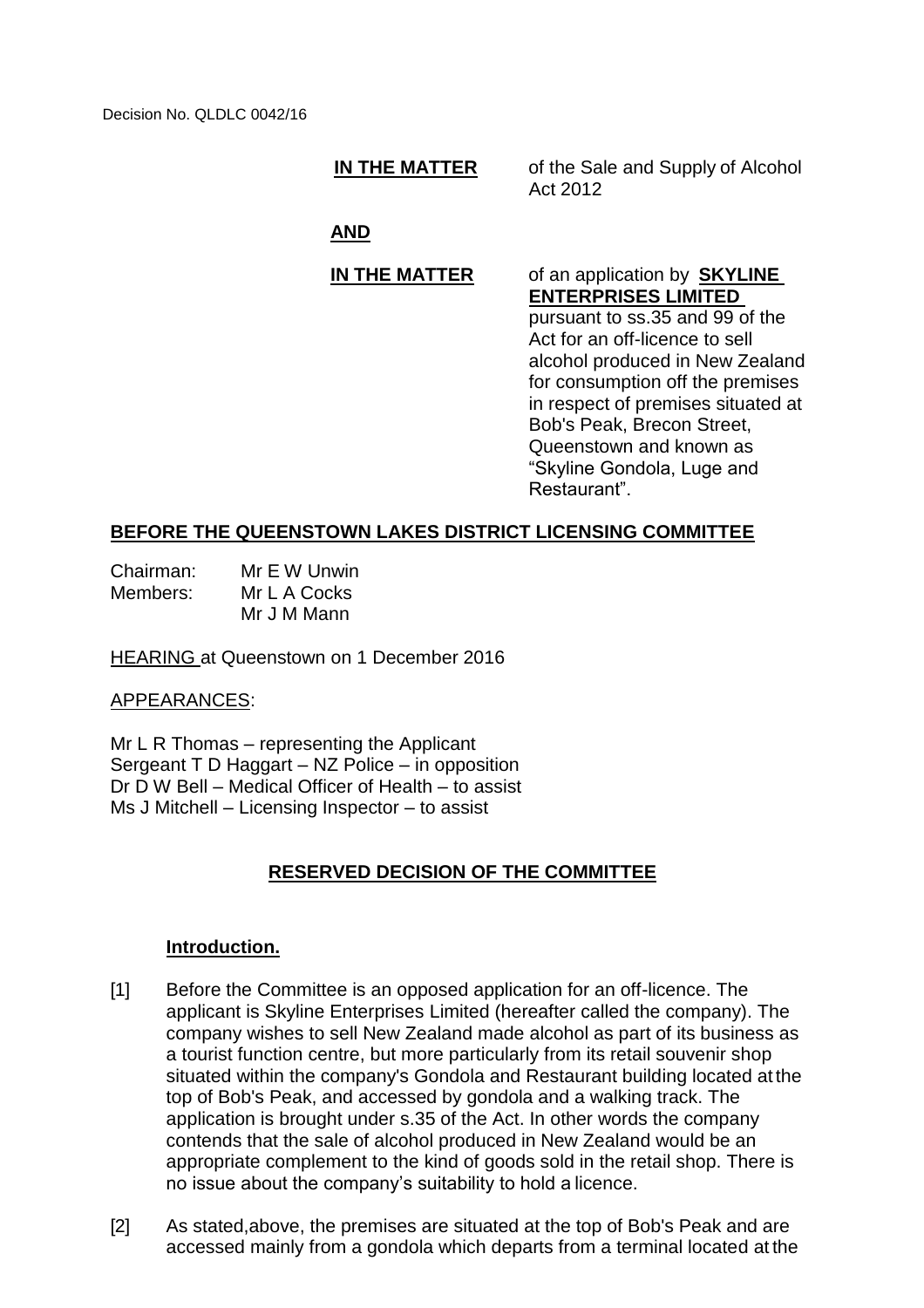top of Brecon Street. There is also an access road which provides walking access as well as limited vehicle access. The Skyline function centre is highly popular with visitors to Queenstown, and currently more than 787,000 people use the gondola each year. These visitors are mainly overseas tourists. There is a large licensed restaurant in the premises which has 650 seats, and can also cater for functions such as conferences and the like. There is a luge outside providing tourist entertainment. There are no other licensed premises on the mountain.

- [3] The main revenue streams are from the sale of tickets for the gondola (35%), and food and beverages (35%). The souvenir shop accounts for 5% of sales as does a nearby Mountain Biking park. The luge produces 17% of revenue and there are smaller contributions from photography and stargazing. 85% of the items sold in the shop are not food and consist mainly of clothing, jewellery and souvenirs. The company anticpates that the additional sale of New Zealand alcohol will account for 1% of total sales.
- [4] The company requested trading hours from 9.00 am to 11.00 pm from Monday to Sunday inclusive, being the maximum national default trading hours to protect its future operational requirements.. Although the shop currently closes at 8.00pm, the food and beverages manager stated that the company often receives requests from patrons to purchase a particular item that they enjoyed during their meal. He contended that the retail shop caters for a high end market. It is clear that the potential effects of the off-licence on the amenity and good order of the surrounding area will be less than minor.
- [5] There was no public opposition to the proposal. The NZ Police opposed the application mainly on the grounds that the proposal did not comply with the Act. As well they questioned the hours of operation , the potential harm from exposure of alcohol to young people in the shop, and the precedent setting nature of the application. Because this was a 'greenfield' application for Queenstown, the application was sent to a public hearing.

#### **The Application.**

- [6] Mr Pierre Poyet is the company's food and beverage manager and was the applicant's only witness. He advised that the company had recently reviewed its souvenir product range, and has shifted the focus to celebrating 'New Zealand made' with greater emphasis on local products.and uniquely NZ higher value items. Among the items that will be displayed if the application is granted is a'Skyline' branded Central Otago pinot noir, as well as a dedicated craft beer.
- [7] Mr Poyet produced figures of the percentage of food items that are sold in the shop. Only 2% of total sales consists of food items which is packaged chocolates, biscuits/cookies, savoury herb rubs and New Zealand honey. The company does not anticipate any increased floor area growth for this category. In terms of precedent setting, the company asked that its application be treated on its own merits, its main point of difference being that the souvenir shop is a department within a holistic tourism based complex.
- [8] Mr Poyet produced figures to show that the under 18 age group represents 5.9% of actual visitors,of whom only a fraction visit the souvenir shop. He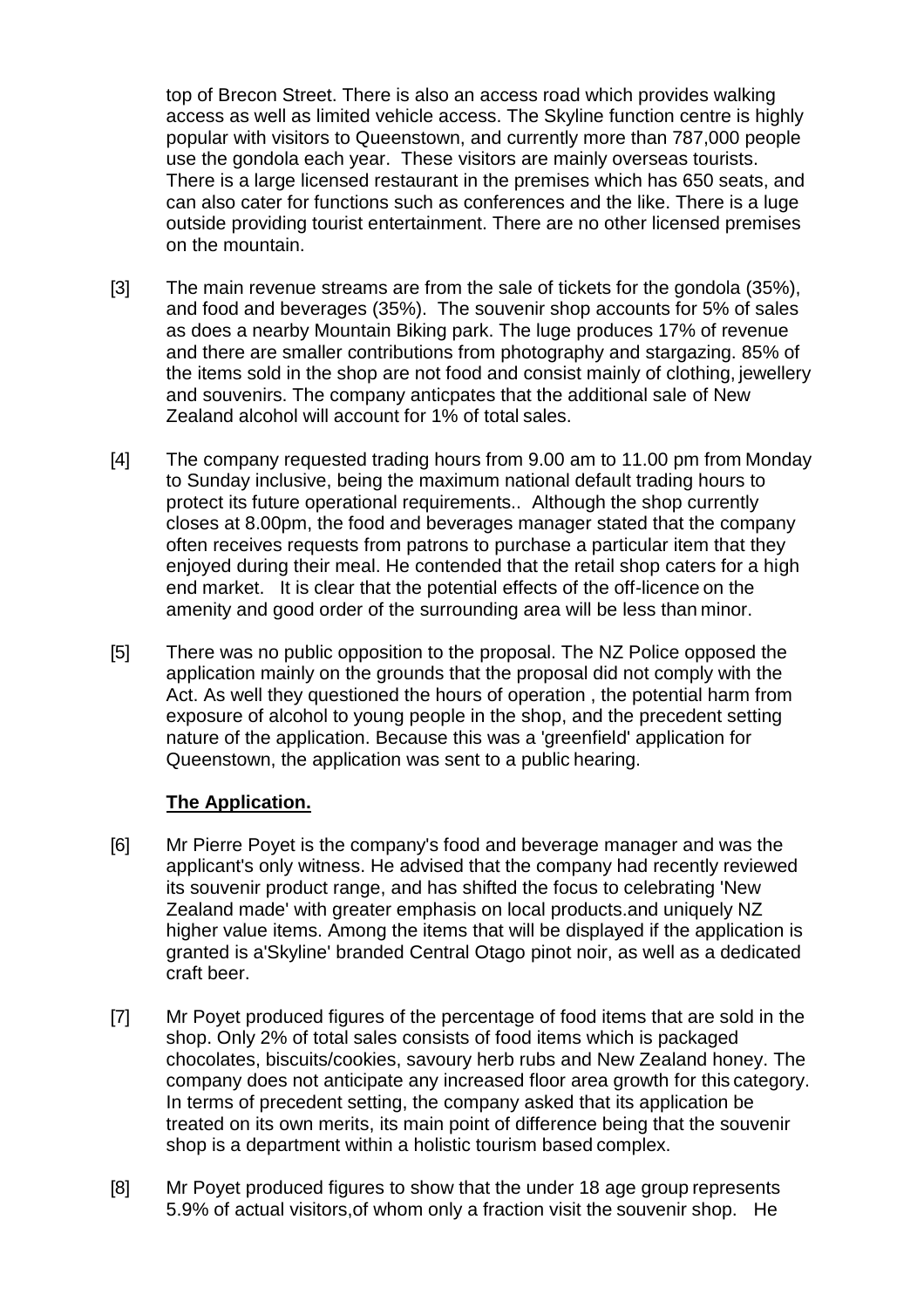also pointed out that the company has a large team of managers and supervisors as well as Duty Managers, and has an exemplary record in respect of its on-licence. He was made aware that it will be necessary to have a qualified manager on site at all time that alcohol is being sold or displayed.

## **NZ Police.**

- [9] We acknowledge the research conducted by Sergeant Haggart, the Alcohol Harm Reduction Officer for Queenstown. She confirmed that there were no reported issues with the way the company operated its on-licence. The Sergeant referred to Weslaw's commentary on s.35 of the Act in which it was stated that retail souvenir shops were unlikely to qualify for an off-licence, on the basis that alcohol would not be an appropriate complement to goods of the kind sold therein. On the other hand she accepted that there was some case law taking a contrary view.
- [10] The Sergeant questioned whether it was necessary for the closing time to be 11.00pm given that the shop currently closed at 8,00pm. Her other concern related to the presence of children in the shop, and the need to minimise their potential exposure to the alcohol. It is noted that the copany has a policy that children in the shop must be accompanied by an adult. Finally the Sergeant raised the issue of precedent arguing that there are 10 souvenir shops in the Queenstown CBD which might wish to apply for a licence if the current application is granted.

### **The Medical Officer of Health.**

[11] Dr D W Bell gave an oral submission in which he suggested that the issue of precedent was important and needed to be considered carefully. He expressed concern about the possibility of alcohol being treated as an ordinary commodity, and argued against the view that alcohol was complementary to the kinds of items sold in a souvenir shop

# **The District Licensing Inspector.**

[12] Ms J Mitchell expanded on her very full report. She acknowledged that case law tended to support the view that alcohol can be considered as complementary to items normally found in a souvenir shop. She noted that in many souvenir shops in Queenstown, NZ honey is a major sales driver. However she accepted that the company did not focus on that product, and was therefore eligible for a licence under s.35 of the Act.

#### **The Committee's Conclusion and Reasons.**

[13] S. 35 of the Act seeks to describe an exception to the kinds of premises for which an off-licence may be granted. The exception is for certain complementary sales. The wording reads:

**The licensing authority or licensing committee concerned may direct that an off-licence should be issued for premises not of a kind described in section 32(1) if it is satisfied that -**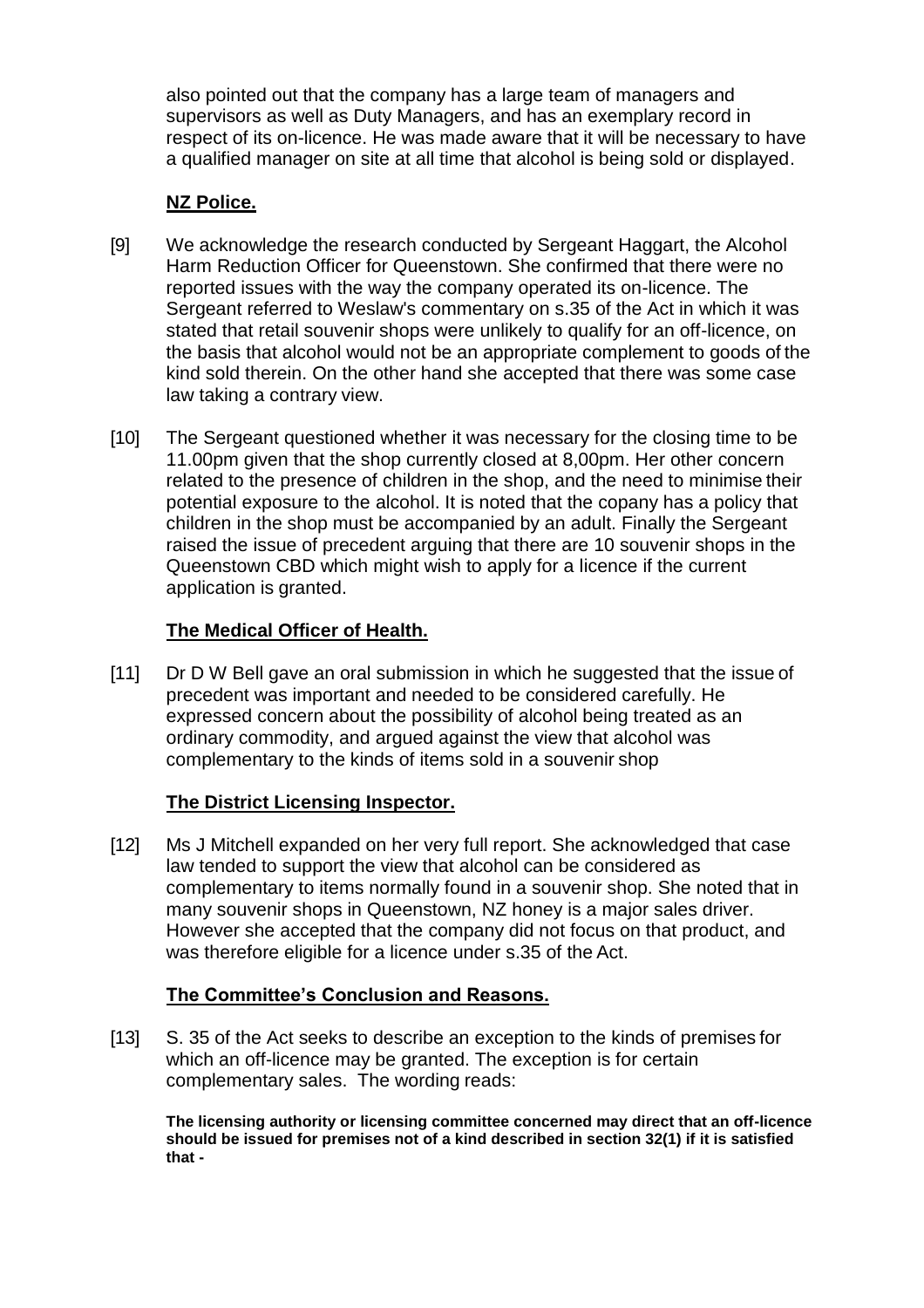- **(a) the premises are a shop, but not a shop where the principal business carried on is the sale of food (whether food of a particular kind or kinds, or a range of food); and**
- **(b) alcohol would be an appropriate complement to goods of the kind sold (or to be sold) in the shop.**

**Subsection (1) overrides section 32(1) but is overridden by section 36.**

- [14] Section 36 sets out the kinds of premises for which no off-licence should be issued. These include petrol stations, certain garages, dairies, convenience stores, conveyances or shops within shops.
- [15] The principal business of the shop in question is not the sale of food. The question therefore is whether New Zealand made alcohol, be it wine or spirits or beer is an appropriate complement to the kinds of good sold in the 'Skyline' souvenir shop. As has already been pointed out, the wording in the new Act is substantially the same as appeared in the Sale of Liquor Act 1989. Accordingly we derive assistance from a number of decisions including the following comments made by Tompkins J in *The Wine and Spirit Merchants of v New Zealand Inc v James Gilmour and Co Limited* [1997] NZAR 134:

*"Subsection 2(b) is not an easy section to apply. Neither in the section nor elsewhere in the Act is the expression "an appropriate complement" defined. In any application in reliance on that subsection there will need to be detailed evidence of the kind of goods sold on the premises. The Authority will need to decide, having regard to the meaning of that phrase, interpreted in the context of the section and the Act and in accordance with the purpose of the provision, whether, in the particular circumstances of the case, the sale of liquor was an appropriate complement to the kind of goods sold. Each case will need to be decided having regard to its own facts. This the Authority did not do."*

[16] That alcohol (particularly New Zealand made) can be an appropriate complement in a souvenir shop has already been established. See *Chol Nam Chon and Hoa Ju Chon LLA PH 877/2002.* Although the application was declined for other reasons*,* the Authority stated at paragraph [16]

> *The Authority visited the shop and viewed the goods displayed. There is no doubt that the business is aimed at the tourist trade. Whille there is a mixture of goods for sale it was apparent that the preponderance of those goods were products that would fall within the definition of "food". We agree that the sale of New Zealand wine and beer would be very complementary to the style of goods for sale."*

[17] In *Gan Limited* LLA PH 791/2003, the applicant was described as a sophisticated, specialised innovative gift business. The application was opposed on the ground that the primary business of the shop was the sale of food. The Authority granted the application and had this to say:

> *It is quite unrealistic to suggest that people access the premises of "My Goodness" to purchase food for consumption. It is too expensive for such a purpose, especially after being gift wrapped, and included with other goods. Any food is purchased to give away. In our clear view,*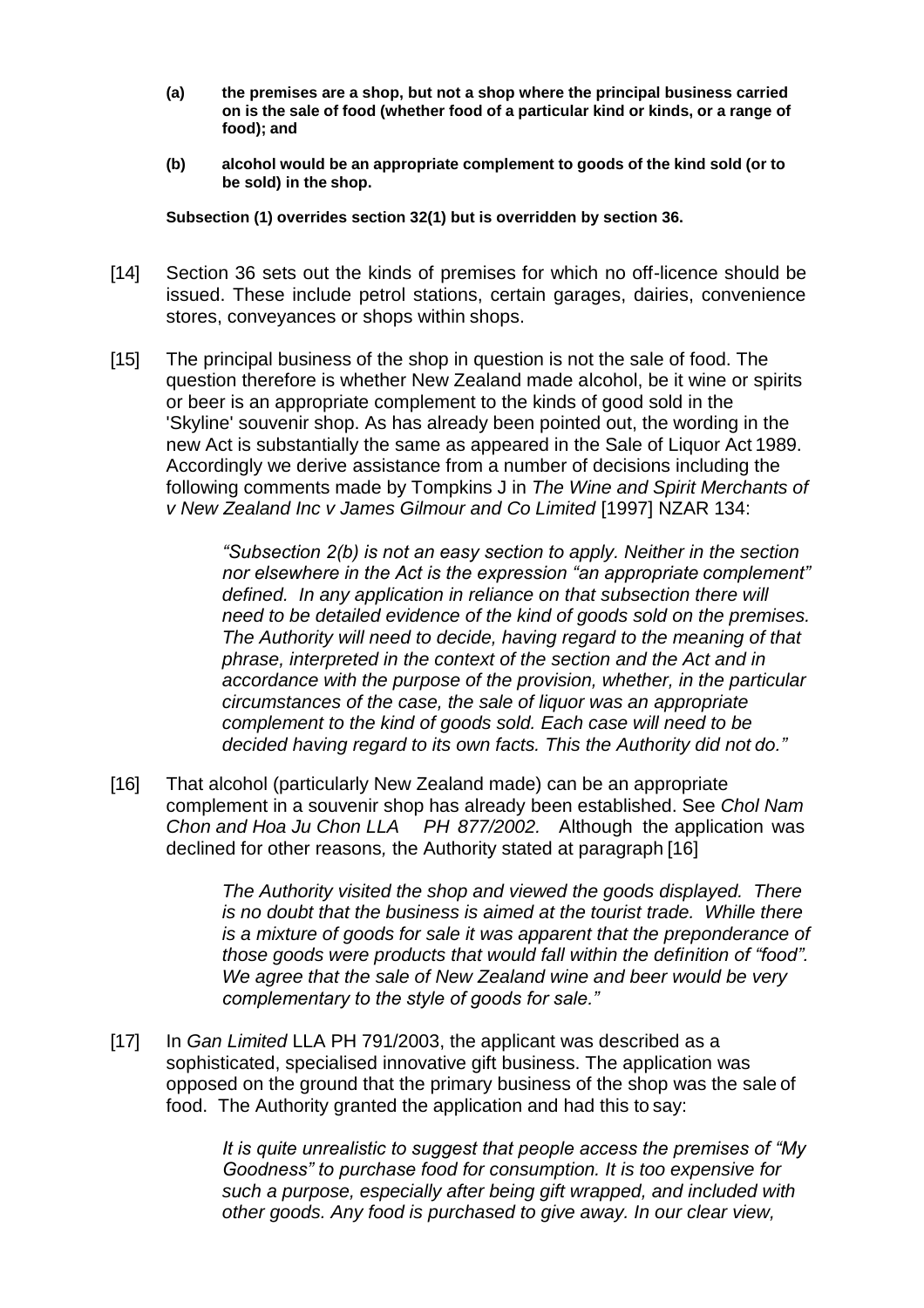*members of the public access "My Goodness" to buy gifts. The presence of gourmet foods and confectionery in the gift is part of the gifting process. The business provides a service to members of the public who do not wish to go through the inconvenience of obtaining a card, selecting a gift, wrapping it and delivering it. The business is fundamentally and principally a gift business.*

- [18] In *James Richardson (NZ) Limited 49C/2016/NZDLCWN/102* the Wellington Licensing Committee renewed an off-licence for a shop at the Wellington airport which sold a large range of 'high end' souvenirs and Kiwiana together with NZ wines for customers not travelling internationally. Alcohol sales were less than 5%. The application was granted 'on the papers'.
- [19] Finally in *Charming Land NZ Limited 60A [2015] 2798* the Christchurch Licensing Committee granted a s.35 licence to a shop trading in Riccarton Road as a gift/souvenir business for the sale of New Zealand made wines and craft beer.
- [20] Assessing goods that the sale of liquor would complement should not be an exercise in imagination. We note the decision of *GLG (NZ) Limited LLA 1101/97* in which it was determined that 'coincidence of consumption' was not the correct test. The connection should be instant and realistic. The product that alcohol most closely complements, is food. Yet perversely, stores whose principal business is the sale of food or groceries, (such as delicatessens), are prevented from holding such a licence.
- [21] There is a difference between 'complementing' and 'supplementing'. Provided the sale of NZ alcohol is a low key adjunct to an already established souvenir business then we believe that an off-licence can be granted. It is important to recognise that the issue of such a licence is very much a matter of the committee's discretion. In this case we are satisfied that the alcohol will be displayed in a limited manner so that there is no need for a designation.
- [22] As a nation we can be justifiably proud of the wine, craft beer and even spirits that are produced in this country. For many, such products exemplify what is a relatively fresh, clean and natural environment. If other souvenir shops in the Queenstown CBD believe they can provide a limited opportunity for tourists to purchase alcohol made in New Zealand as a form of momento of the occasion of their visit, then we do not believe that the Act's objects will be compromised n any way.
- [23] What we are expecting is that the alcohol will be tastefully and professionally packaged and marketed. The display will complement the souvenir style of the business. If sales are made to supplement the business then the rules will change. It is important for the licensee to appreciate that once the line is crossed where the sale of alcohol products becomes a significant item in its own right, then it may no longer retain the right to sell alcohol as an appropriate complement to the kinds of goods being sold in the shop. The alcohol must always be a fitting or suitable complement to the souvenirs in the shop.
- [24] That is why we are adopting a precautionary approach iand reducing the hours of trade. We would not expect the shop to be opened or even to stay